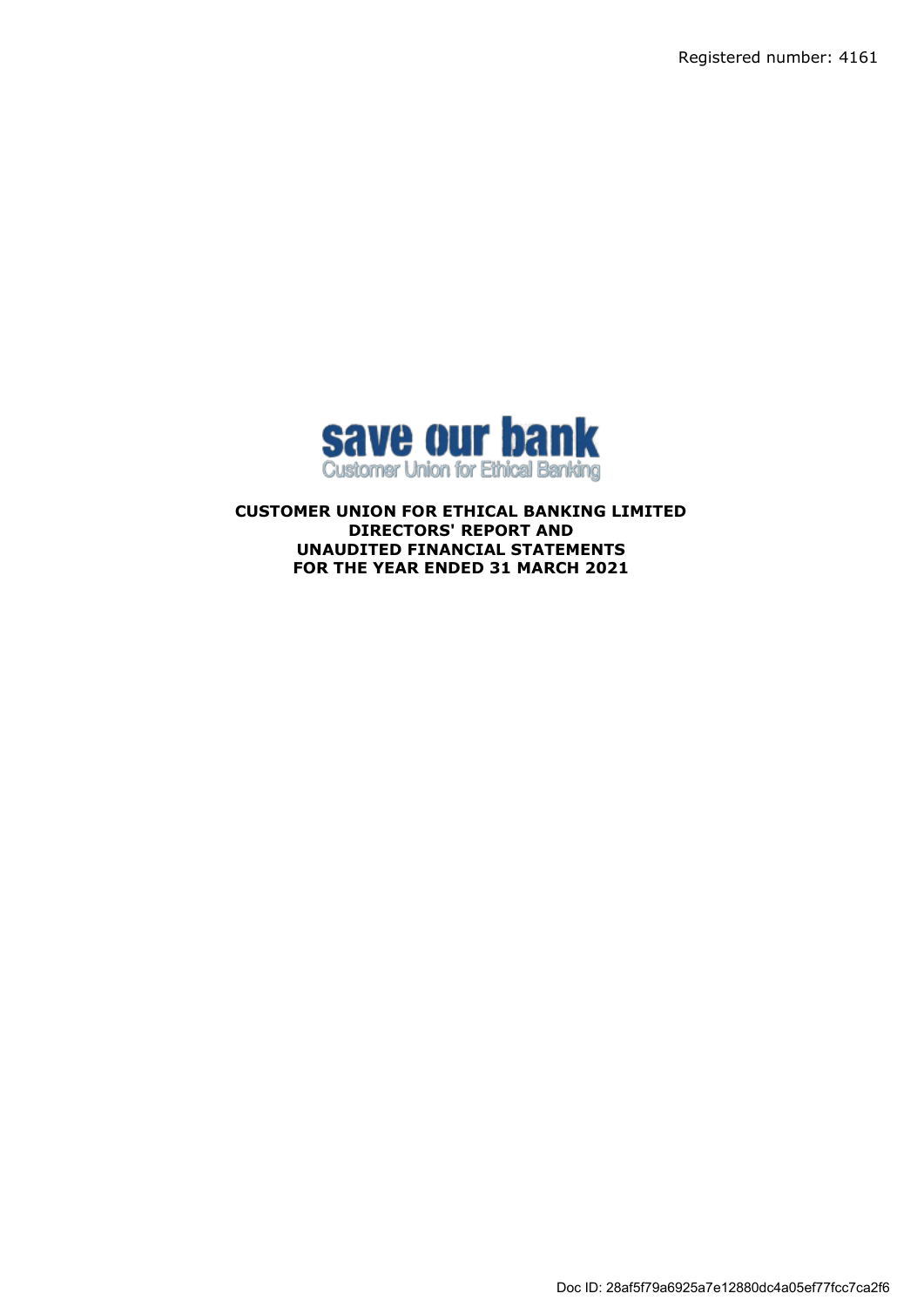# **Contents**

|                                                                 | Page    |
|-----------------------------------------------------------------|---------|
| Society Information                                             | 1       |
| <b>Directors' Report</b>                                        | 2       |
| <b>Accountant's Report</b>                                      | 3       |
| <b>Revenue Account</b>                                          | 4       |
| <b>Balance Sheet</b>                                            | 5       |
| <b>Statement of Changes in Equity</b>                           | 6       |
| Notes to the Financial Statements                               | $7 - 9$ |
| The following pages do not form part of the statutory accounts: |         |
| <b>Detailed Revenue Account</b>                                 | 10      |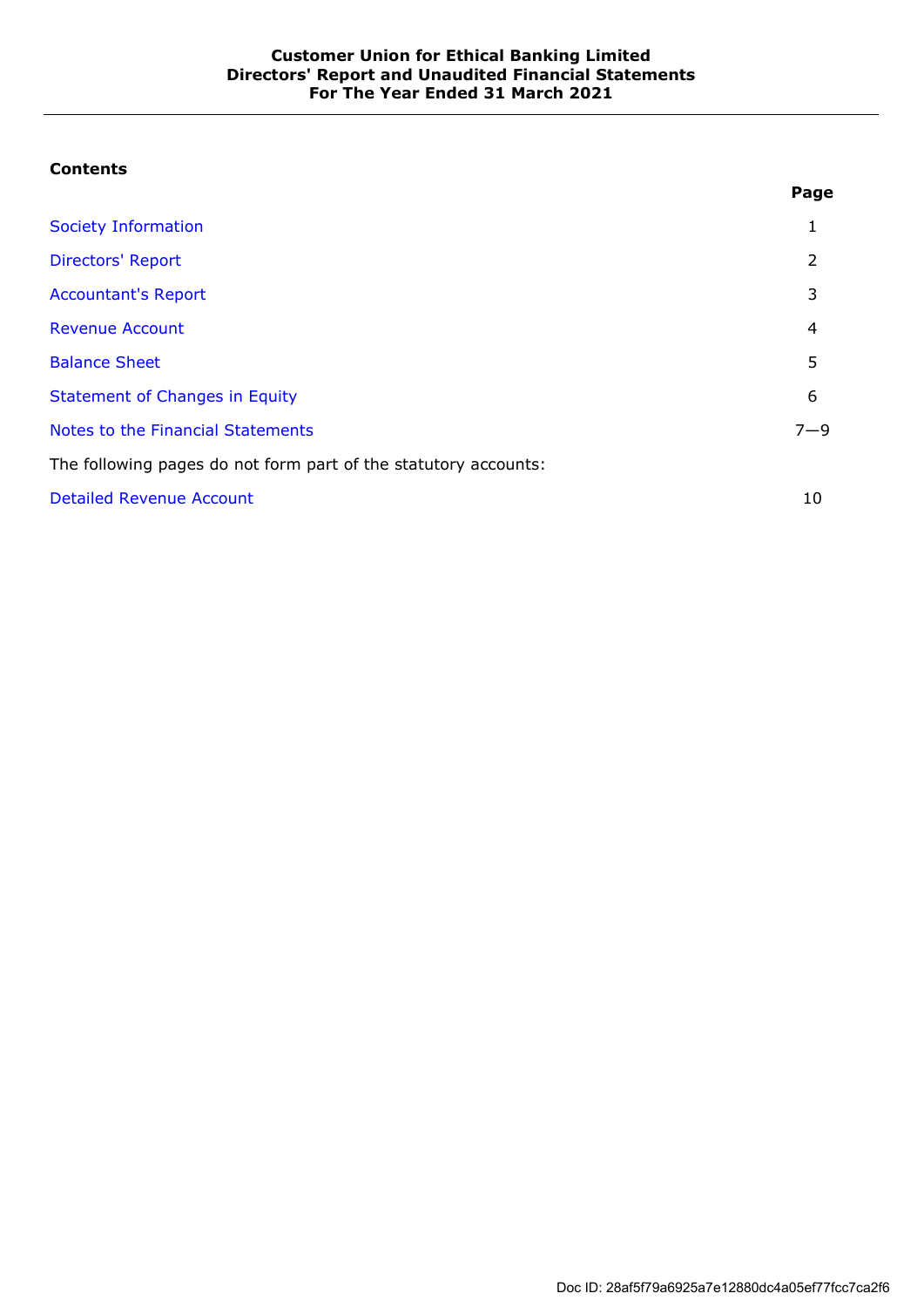| <b>Directors</b>         | Rob Harrison                                  |
|--------------------------|-----------------------------------------------|
|                          | Shaun Fensom                                  |
|                          | Ryan Brightwell                               |
|                          | Rachel White                                  |
|                          | Carol Davenport                               |
|                          | Alice Brown                                   |
|                          | Barry James                                   |
| <b>Society Number</b>    | 4161                                          |
| <b>Registered Office</b> | Unit 21                                       |
|                          | 41 Old Birley Street                          |
|                          | Manchester                                    |
|                          | <b>M15 5RF</b>                                |
| <b>Accountants</b>       | Third Sector Accountancy Limited              |
|                          | Chartered Accountants and Registered Auditors |
|                          | Holyoake House                                |
|                          | <b>Hanover Street</b>                         |
|                          | Manchester                                    |
|                          | M60 0AS                                       |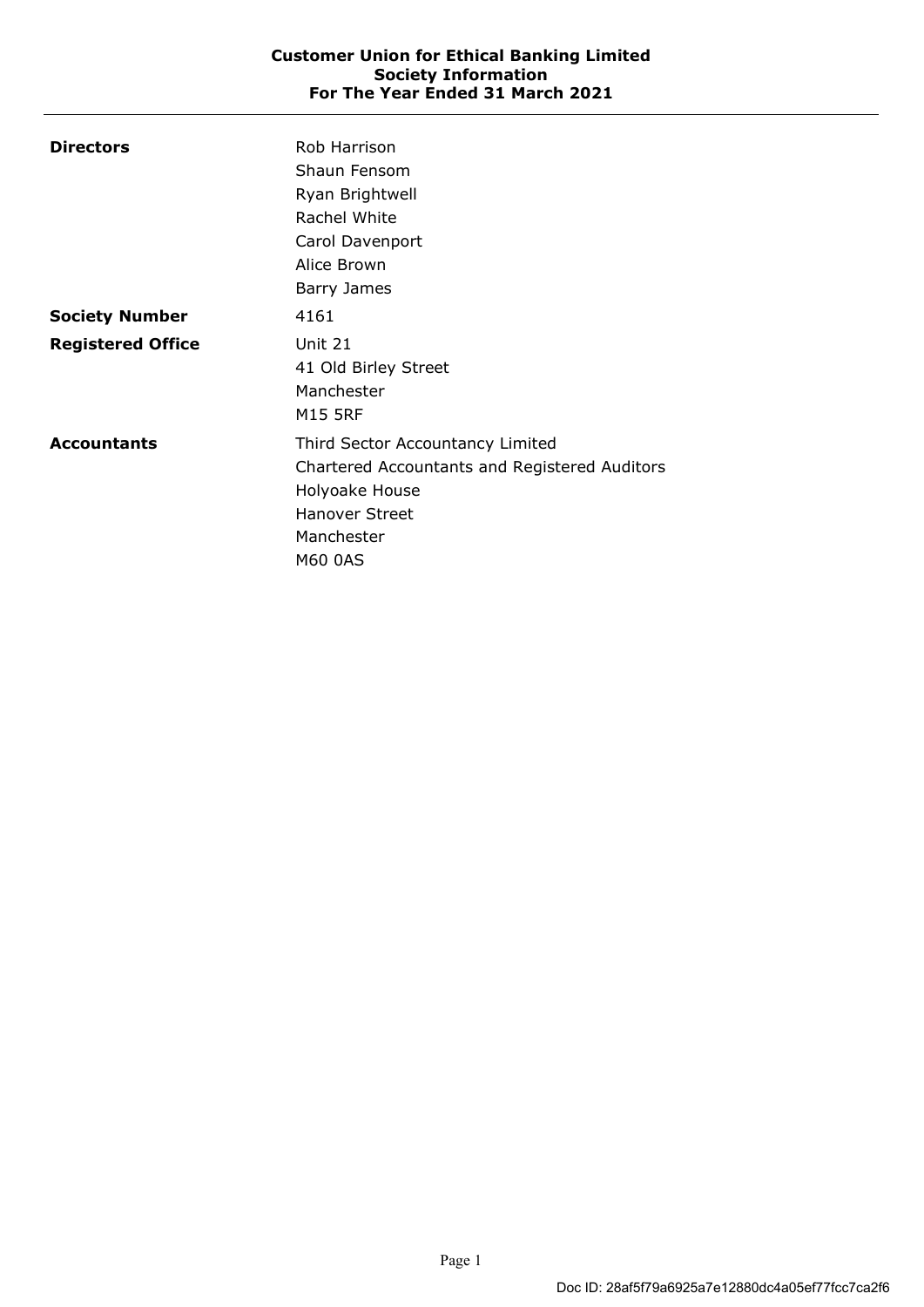The directors present their report and the financial statements for the year ended 31 March 2021.

# **Statement of Directors' Responsibilities**

The directors are responsible for preparing the Directors' Report and the financial statements in accordance with applicable law and regulations.

Society law requires the directors to prepare financial statements for each financial year. Under that law the directors have elected to prepare the financial statements in accordance with United Kingdom Generally Accepted Accounting Practice (United Kingdom Accounting Standards and applicable law). Under society law the directors must not approve the financial statements unless they are satisfied that they give a true and fair view of the state of affairs of the society and of the profit or loss of the society for that period. In preparing the financial statements the directors are required to:

- select suitable accounting policies and then apply them consistently;
- make judgments and accounting estimates that are reasonable and prudent;
- prepare the financial statements on the going concern basis unless it is inappropriate to presume that the society will continue in business.

The directors are responsible for keeping adequate accounting records that are sufficient to show and explain the society's transactions and disclose with reasonable accuracy at any time the financial position of the society and enable them to ensure that the financial statements comply with the Co-operative and Community Benefit Societies Act 2014. They are also responsible for safeguarding the assets of the society and hence for taking reasonable steps for the prevention and detection of fraud and other irregularities.

## **Directors**

The directors who held office during the year were as follows:

| Rob Harrison    |                  |            |
|-----------------|------------------|------------|
| Shaun Fensom    |                  |            |
| Ryan Brightwell |                  |            |
| Rachel White    | RESIGNED         | 21/11/2020 |
| Carol Davenport |                  |            |
| Alice Brown     | <b>APPOINTED</b> | 21/11/2020 |
| Barry James     | <b>APPOINTED</b> | 21/11/2020 |

On behalf of the board

 $R$ 

Rob Harrison Director Date 01 / 11 / 2021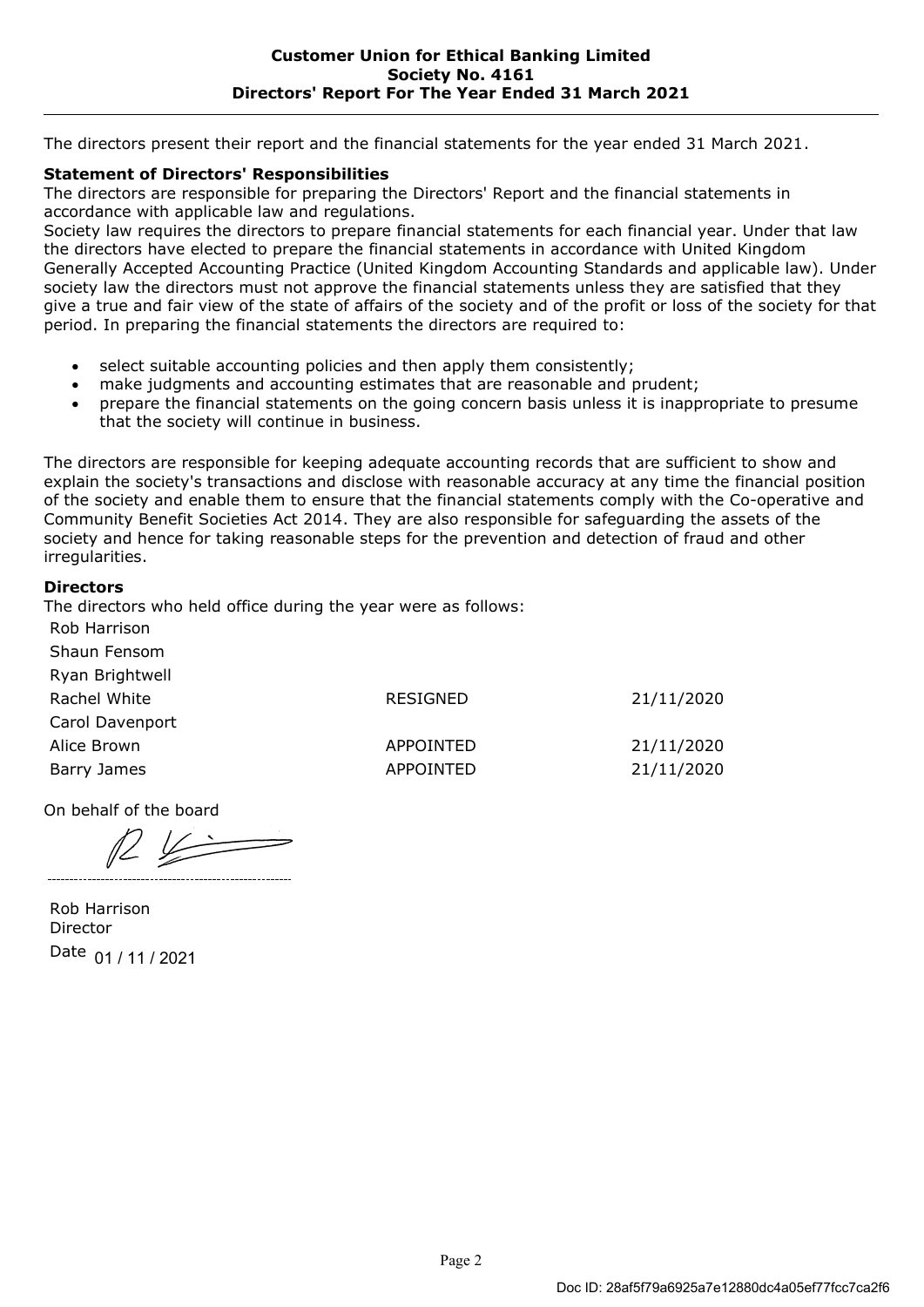### **Chartered Accountant's report to the directors on the preparation of the unaudited statutory accounts of Customer Union for Ethical Banking Limited For The Year Ended 31 March 2021**

In order to assist you to fulfil your duties under the Co-operative and Community Benefit Societies Act 2014, we have prepared for your approval the accounts of Customer Union for Ethical Banking Limited For The Year Ended 31 March 2021 which comprise the Revenue Account, the Balance Sheet and the related notes from the society's accounting records and from information and explanations you have given to us.

As a practising member of the Institute of Chartered Accountants in England and Wales (ICAEW), we are subject to its ethical and other professional requirements which are detailed at http://www.icaew.com/en/membership/regulations-standards-and-guidance.

This report is made solely to the directors of Customer Union for Ethical Banking Limited, as a body, in accordance with the terms of our engagement letter dated 23 June 2017. Our work has been undertaken solely to prepare for your approval the accounts of Customer Union for Ethical Banking Limited and state those matters that we have agreed to state to the directors of Customer Union for Ethical Banking Limited, as a body, in this report in accordance with ICAEW Technical Release 07/16 AAF. To the fullest extent permitted by law, we do not accept or assume responsibility to anyone other than Customer Union for Ethical Banking Limited and its directors, as a body, for our work or for this report.

It is your duty to ensure that Customer Union for Ethical Banking Limited has kept adequate accounting records and to prepare statutory accounts that give a true and fair view of the assets, liabilities, financial position and profit or loss of Customer Union for Ethical Banking Limited. You consider that Customer Union for Ethical Banking Limited is exempt from the statutory audit requirement for the year.

We have not been instructed to carry out an audit of the accounts of Customer Union for Ethical Banking Limited. For this reason, we have not verified the accuracy or completeness of the accounting records or information and explanations you have given to us and we do not, therefore, express any opinion on the financial statements.

# Third Sector Accountancy Ltd

Date 01 / 11 / 2021

Third Sector Accountancy Limited Chartered Accountants and Registered Auditors Holyoake House Hanover Street Manchester M60 0AS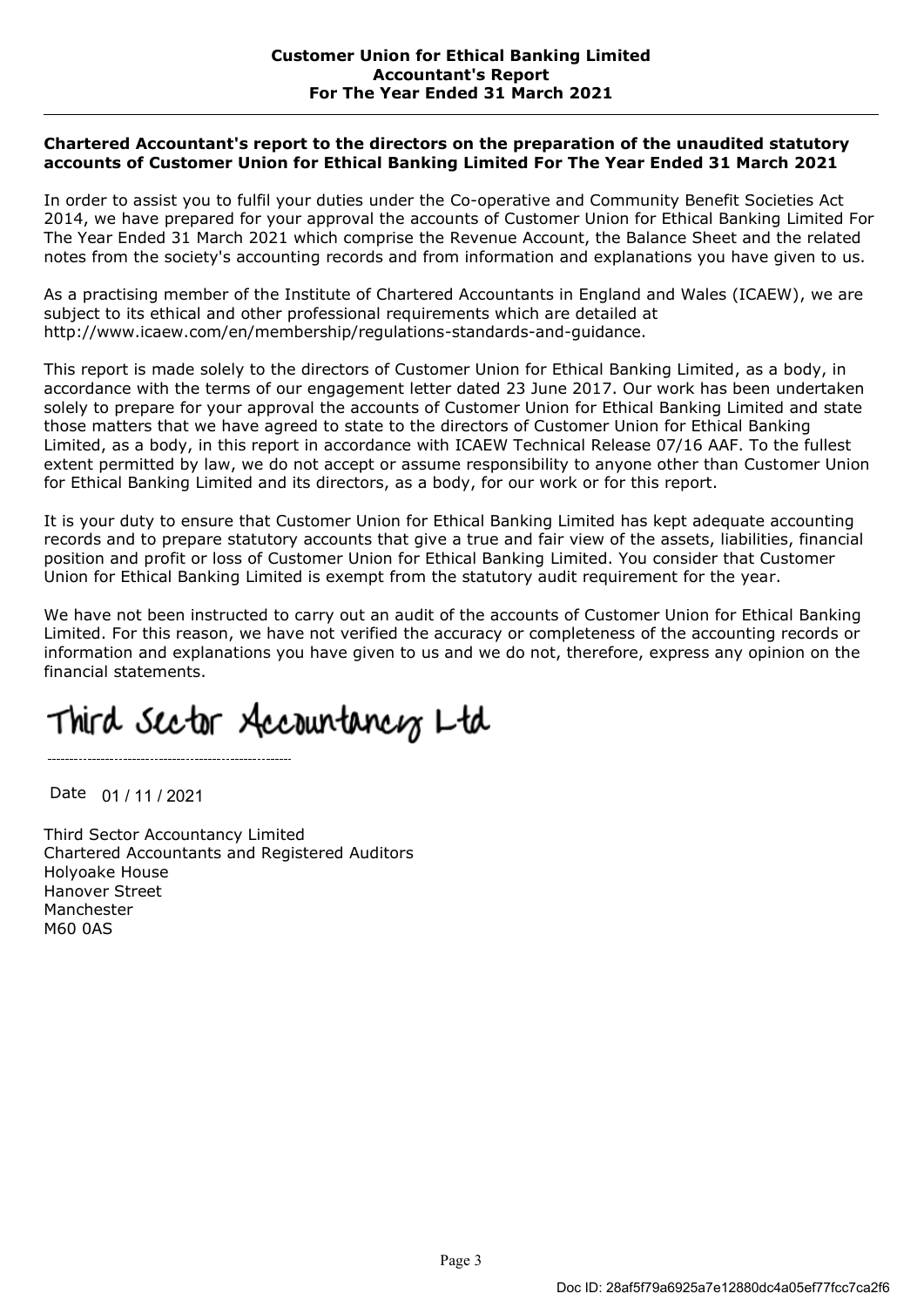| <b>TURNOVER</b>                                          | <b>Notes</b> | 2021<br>£<br>16,144 | 2020<br>£<br>14,396 |
|----------------------------------------------------------|--------------|---------------------|---------------------|
| <b>GROSS PROFIT</b>                                      |              | 16,144              | 14,396              |
| Administrative expenses                                  |              | (16, 691)           | (15, 123)           |
| OPERATING LOSS AND LOSS FOR THE FINANCIAL<br><b>YEAR</b> |              | (547)               | (727)               |

The notes on pages 7 to 9 form part of these financial statements.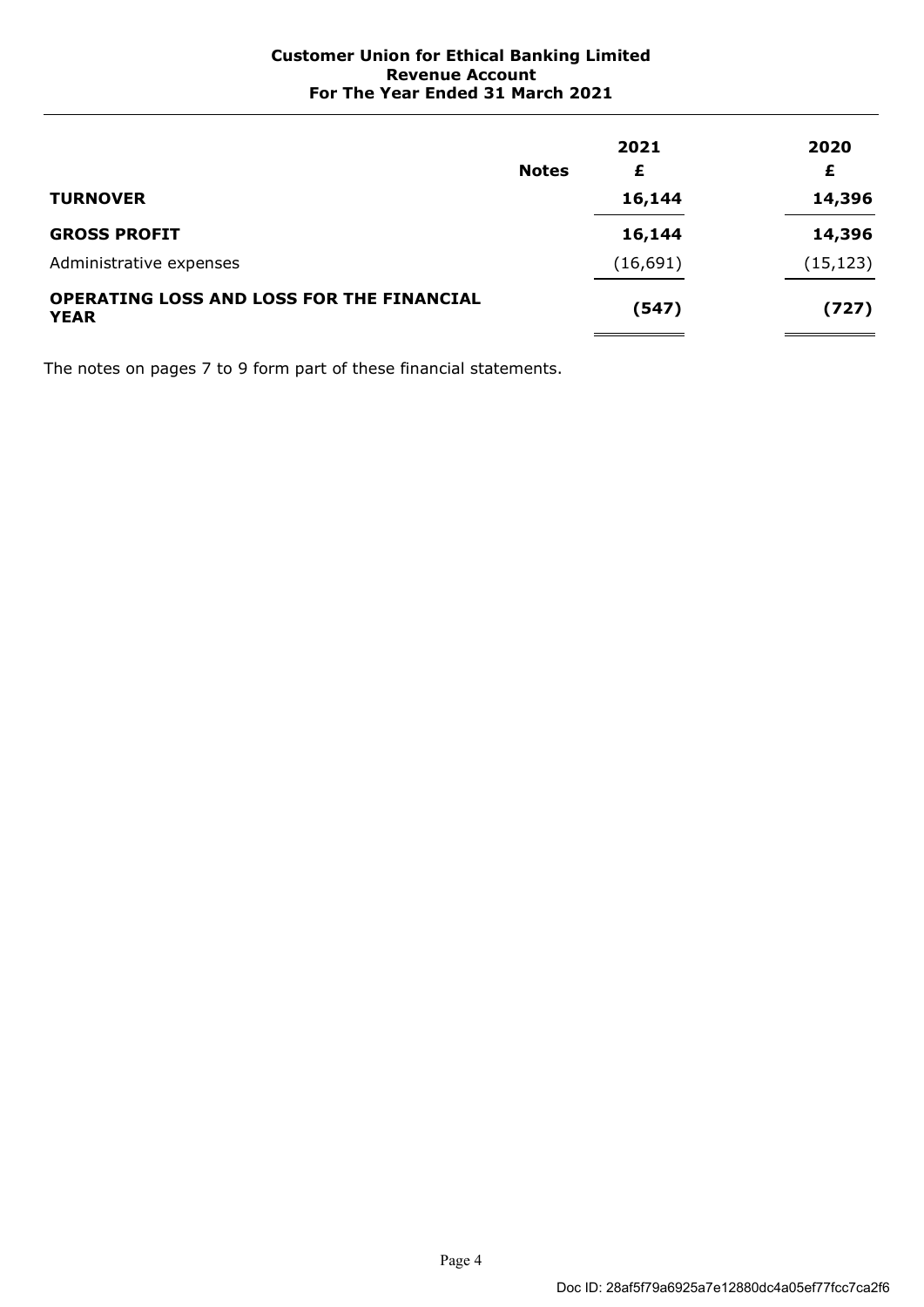### **Customer Union for Ethical Banking Limited Balance Sheet As at 31 March 2021**

|                                                                 |              | 2021     |       | 2020    |       |
|-----------------------------------------------------------------|--------------|----------|-------|---------|-------|
|                                                                 | <b>Notes</b> | £        | £     | £       | £     |
| <b>FIXED ASSETS</b>                                             |              |          |       |         |       |
| Intangible Assets                                               | 3            |          |       |         | 666   |
|                                                                 |              |          |       |         | 666   |
| <b>CURRENT ASSETS</b>                                           |              |          |       |         |       |
| Debtors                                                         | 4            | 268      |       |         |       |
| Cash at bank and in hand                                        |              | 9,479    |       | 9,620   |       |
|                                                                 |              | 9,747    |       | 9,620   |       |
| <b>Creditors: Amounts Falling Due Within</b><br><b>One Year</b> | 5            | (4, 169) |       | (4,099) |       |
| <b>NET CURRENT ASSETS (LIABILITIES)</b>                         |              |          | 5,578 |         | 5,521 |
| <b>TOTAL ASSETS LESS CURRENT</b><br><b>LIABILITIES</b>          |              |          | 5,578 |         | 6,187 |
| <b>NET ASSETS</b>                                               |              |          | 5,578 |         | 6,187 |
| <b>CAPITAL AND RESERVES</b>                                     |              |          |       |         |       |
| Membership shares                                               | 6            |          | 1,178 |         | 1,240 |
| Revenue Account                                                 |              |          | 4,400 |         | 4,947 |
| <b>SHAREHOLDERS' FUNDS</b>                                      |              |          | 5,578 |         | 6,187 |

The notes on pages 7 to 9 form part of these financial statements.

For the year ending 31 March 2021 the society was entitled to disapply the requirement to have its financial statements for the financial year audited. The members passed a resolution in general meeting to disapply the audit requirement, as required by S84(2) Co-operative and Community Benefit Societies Act 2014.

The directors acknowledge their responsibilities for complying with the requirements of the Act with respect to accounting records and the preparation of accounts.

Approved by the board on  $\frac{01/11/2021}{1/2021}$  and signed on their behalf by:

 $\overline{\phantom{a}}$ 

\_\_\_\_\_\_\_\_\_\_\_\_\_\_\_\_\_\_\_\_\_\_\_\_

(Rob Harrison, Secretary)

(Shaun Fensom, Director) (Ryan Brightwell, Director)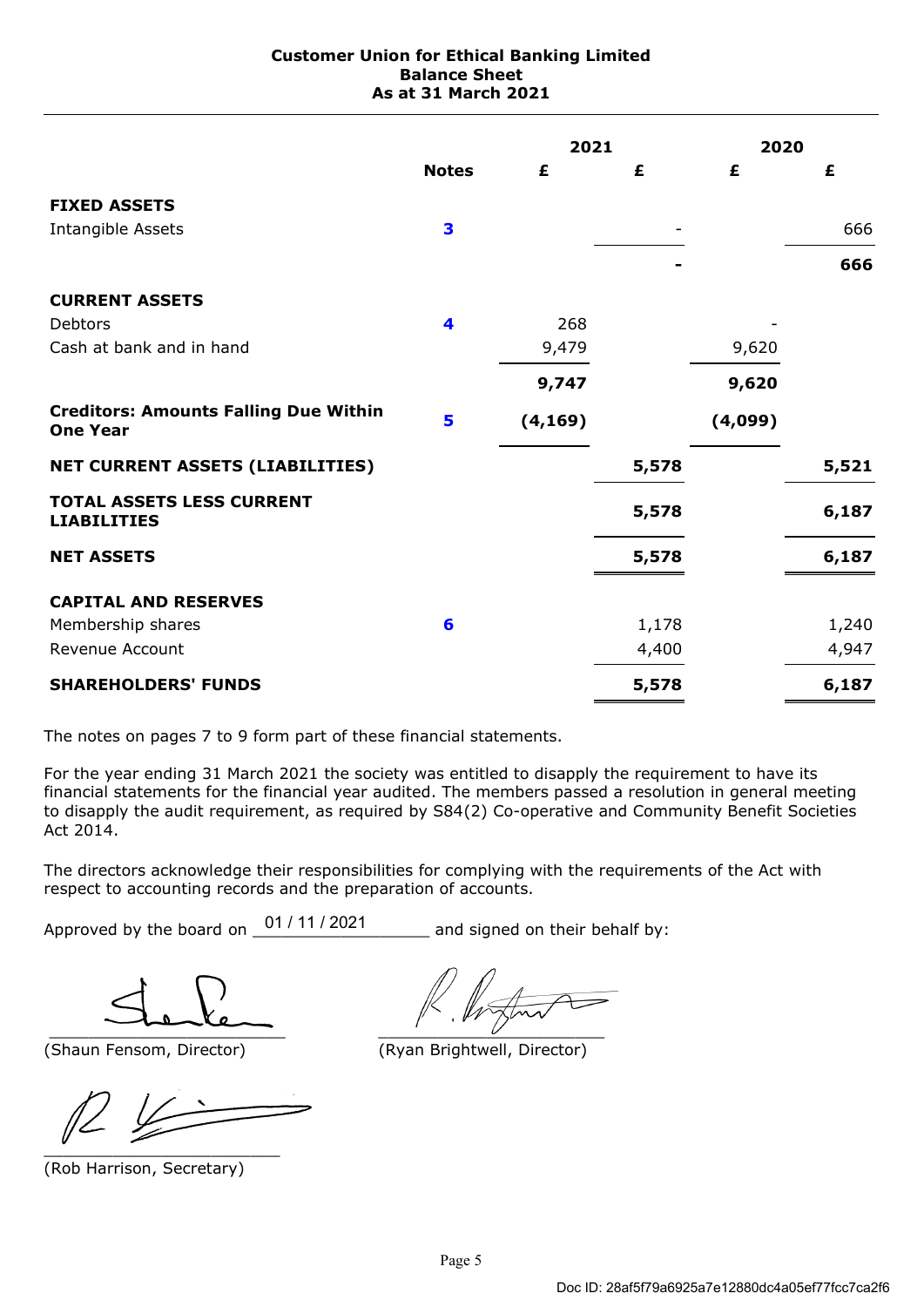### **Customer Union for Ethical Banking Limited Statement of Changes in Equity For The Year Ended 31 March 2021**

|                                                  | <b>Share</b><br>Capital | Revenue<br><b>Account</b> | <b>Total</b> |
|--------------------------------------------------|-------------------------|---------------------------|--------------|
|                                                  | £                       | £                         | £            |
| As at 1 April 2019                               | 1,082                   | 5,674                     | 6,756        |
| Loss for the year and total comprehensive income |                         | (727)                     | (727)        |
| New shares issued to members                     | 224                     |                           | 224          |
| Members' shares cancelled                        | (66)                    |                           | (66)         |
| As at 31 March 2020 and 1 April 2020             | 1,240                   | 4,947                     | 6,187        |
| Loss for the year and total comprehensive income |                         | (547)                     | (547)        |
| New shares issued to members                     | 215                     |                           | 215          |
| Members' shares cancelled                        | (277)                   |                           | (277)        |
| As at 31 March 2021                              | 1,178                   | 4,400                     | 5,578        |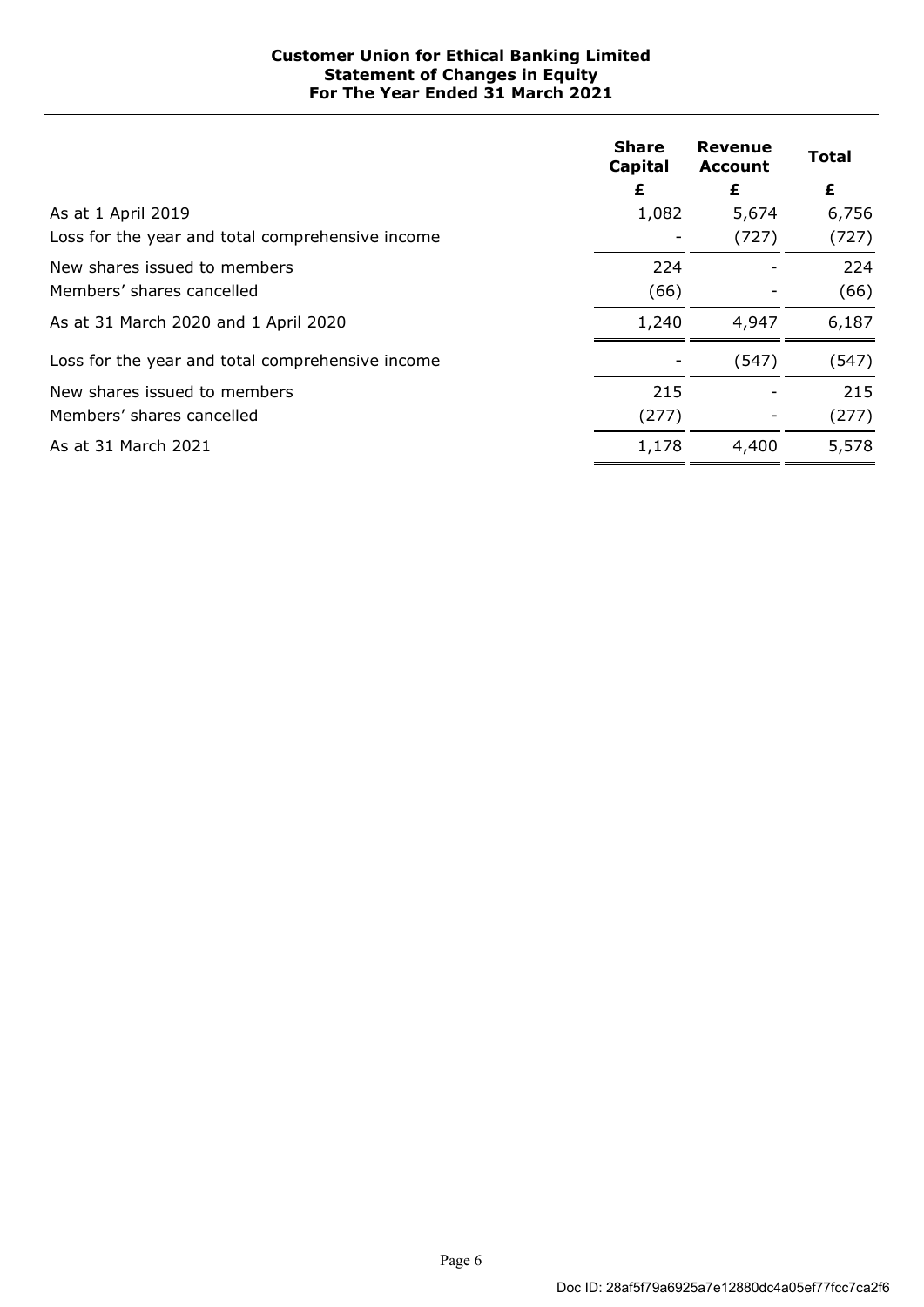# **1. Accounting Policies**

# **1.1. Basis of Preparation of Financial Statements**

The financial statements are prepared under the historical cost convention and in accordance with the FRS 102 Section 1A Small Entities - The Financial Reporting Standard applicable in the UK and Republic of Ireland and the Co-operative and Community Benefit Societies Act 2014.

The financial statements are presented in GBP and values are rounded to the nearest pound.

## **1.2. Going Concern Disclosure**

The directors have reviewed the society's forecasts and projections and, in particular, have considered the potential implications of the Coronavirus (COVID-19) pandemic. Whilst the eventual financial impact of the pandemic on the society, and on the overall economy, remains uncertain, the directors are confident that the society will be able to remain operational throughout the pandemic.

With the benefit of government support packages available to help businesses through the pandemic, the directors have a reasonable expectation that the society will have adequate resources to continue in operational existence for the foreseeable future.

The society therefore continues to adopt the going concern basis in preparing its financial statements.

## **1.3. Turnover**

The society did not render any services and did not trade as a business throughout the year.

## **1.4. Intangible Fixed Assets and Amortisation - Other Intangible**

Intangible assets are the society's website and CRM software. It is amortised to the revenue account over its estimated economic life of five years.

#### **2. Average Number of Employees**

Average number of employees, including directors, during the year was: NIL (2020: NIL)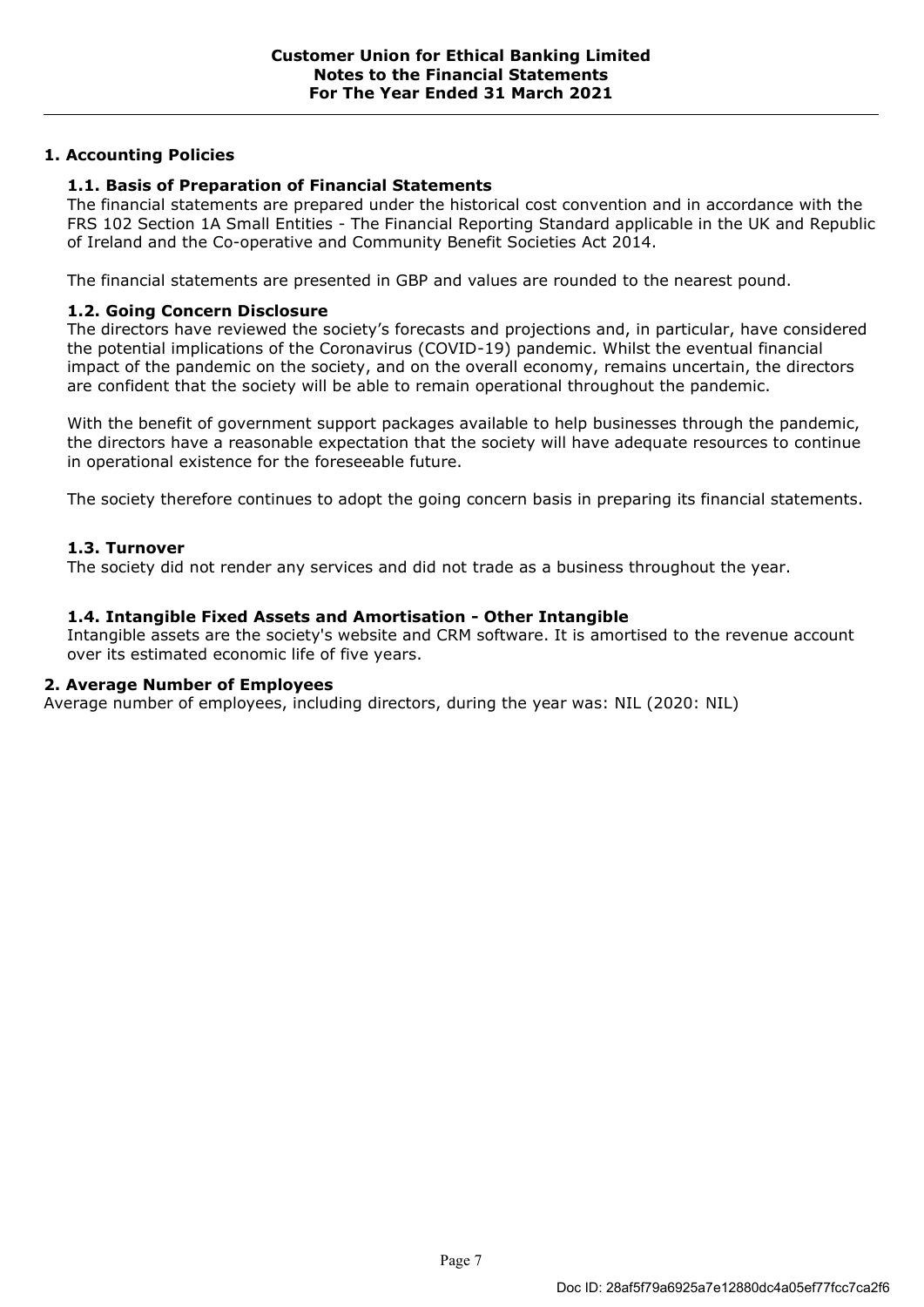# **3. Intangible Assets**

|                                                   |       | Website |
|---------------------------------------------------|-------|---------|
|                                                   |       | £       |
| Cost                                              |       |         |
| As at 1 April 2020                                |       | 6,000   |
| As at 31 March 2021                               |       | 6,000   |
| <b>Amortisation</b>                               |       |         |
| As at 1 April 2020                                |       | 5,334   |
| Provided during the period                        |       | 666     |
| As at 31 March 2021                               |       | 6,000   |
| <b>Net Book Value</b>                             |       |         |
| As at 31 March 2021                               |       |         |
| As at 1 April 2020                                |       | 666     |
| 4. Debtors                                        |       |         |
|                                                   | 2021  | 2020    |
|                                                   | £     | £       |
| Due within one year                               |       |         |
| Other debtors                                     | 268   |         |
|                                                   | 268   |         |
| 5. Creditors: Amounts Falling Due Within One Year |       |         |
|                                                   | 2021  | 2020    |
|                                                   | £     | £       |
| Other creditors                                   | 1,441 | 1,093   |
| Accruals and deferred income                      | 2,728 | 3,006   |
|                                                   | 4,169 | 4,099   |
| <b>6. Share Capital</b>                           |       |         |
|                                                   | 2021  | 2020    |
| Members' shares                                   | 1,178 | 1,240   |